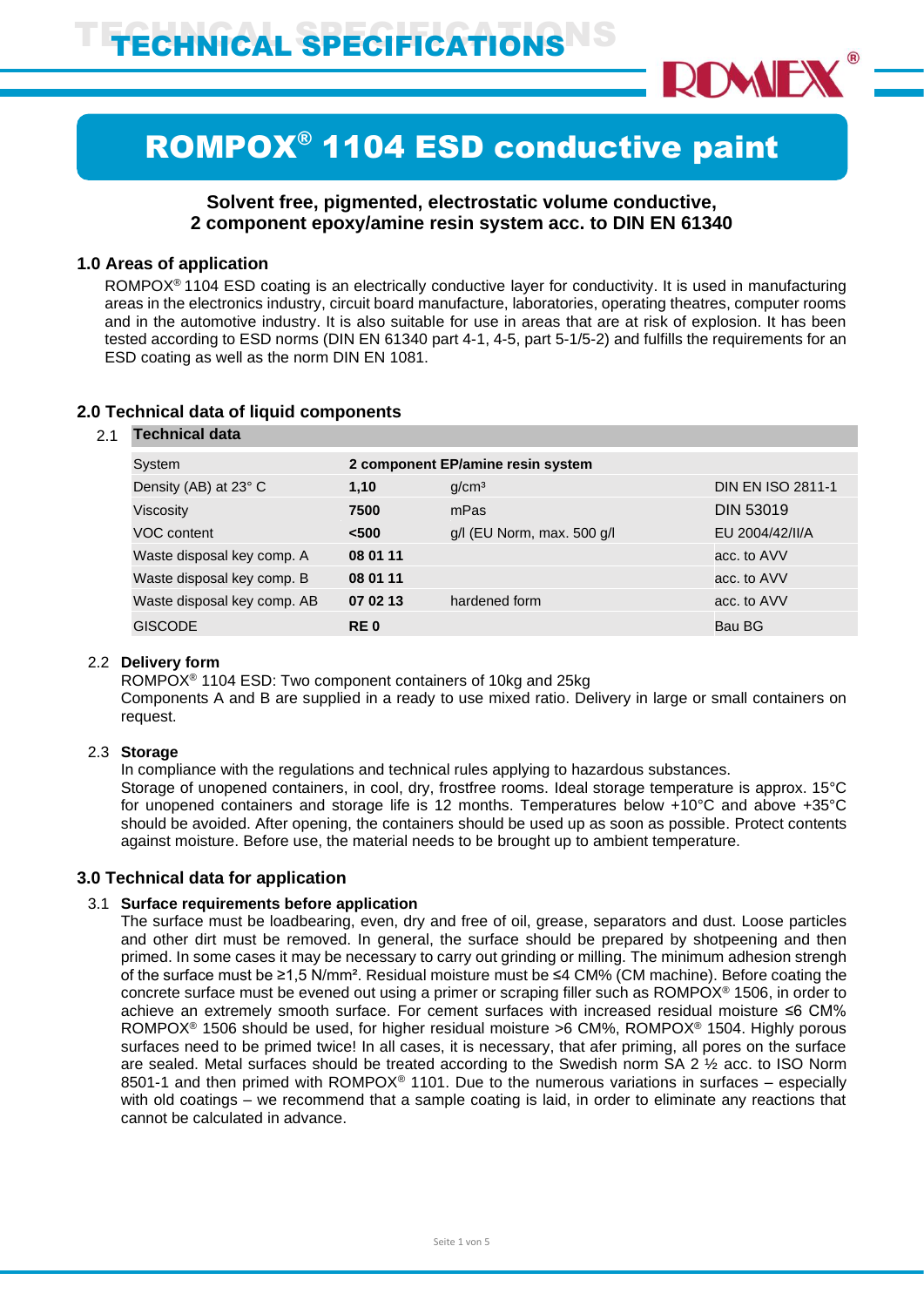

#### 3.2 **Technical data for application**

| Mixing ratio A:B           |                | 100:25    | Weight parts |                              |
|----------------------------|----------------|-----------|--------------|------------------------------|
| Application time at        | $10^{\circ}$ C | 60        | minutes      | ROMEX <sup>®</sup> - Norm 04 |
|                            | $20^\circ$ C   | 30        | minutes      | ROMEX <sup>®</sup> - Norm 04 |
|                            | $30^\circ$ C   | 15        | minutes      | ROMEX <sup>®</sup> - Norm 04 |
| Pot time                   | $23^\circ$ C   | 35        | minutes      | ROMEX <sup>®</sup> - Norm 04 |
| Min. hardening temperature |                | $+10$     | °C           | Floor and air temperature    |
| Application temperature    |                | $15 - 30$ | $^{\circ}$ C | Floor and air temperature    |
| Dewpoint distance          |                | $\geq$ 3  | $^{\circ}$ C | Floor and air temperature    |
| Air humidity               |                | $\leq$ 75 | $\%$         | Relative air humidity        |

**Please note**: *The times mentioned in item 3.2 are approximations and will vary with differing ambient conditions*

#### 3.3 **Application instructions**

Component B (hardener) is poured completely into component A (resin) and stirred well using a slow rotating mixer (approx. 300 rpm diameter of whisk approx. 1/3 of the diameter of the container). In case of using part measurements (mix A component first, homogenously), these need to be weighed exactly using an electronic scale according to the stated mixing ratio. Mix only the quantity that can be used within the pot time. Do not use straight from the delivery container! Avoid mixing air into mixture. After mixing, pour into a clean container and stir again.

ROMPOX<sup>®</sup> 1104 ESD can be applied using a squeegee and then rolled with rollers, consumption should be between 0,10 and 0,15 kg/m².

*Please note: Conductive value measuring can be carried out from day three, protocol measuring from day seven. In case of surface and material temperatures below +15°C, or when going below the dewpoint distance, levelling and surface faults can occur as well as adhesion problems within the coating system!*

#### 3.4 **Application example**

#### as **ESD coating approx. 1,5mm**

on cementbound surface

| <b>Work process</b>     | <b>Product</b>                                                                                                    | <b>Consumption</b>                                           | <b>Application</b>                                                                        |
|-------------------------|-------------------------------------------------------------------------------------------------------------------|--------------------------------------------------------------|-------------------------------------------------------------------------------------------|
| Surface preparation     |                                                                                                                   |                                                              | see point 3.1                                                                             |
| <b>Primer</b>           | ROMPOX <sup>®</sup> 1506<br>Primer                                                                                | min. $0,3$ kg/m <sup>2</sup>                                 | Flooding with rubber<br>squeegee and then rollers                                         |
| Sprinkling if required  | Firedried quartz sand<br>$\varnothing$ 0,1 - 0,5 mm<br>with                                                       | approx. $0,5$ kg/m <sup>2</sup>                              | Sprinkle evenly                                                                           |
| <b>Scraping filler</b>  | per 1mm layer thickness<br>1 wp ROMPOX <sup>®</sup> 1506<br>1 wp firedried quartz sand<br>Ø 0,06 - 0,3 mm<br>with | min. $0,8$ kg/m <sup>2</sup><br>min. $0,8$ kg/m <sup>2</sup> | With one lip hard rubber slider<br>and then level off sharply                             |
| <b>Conductive tape</b>  | ROMPOX <sup>®</sup> 1106<br>ESD copper tape                                                                       |                                                              | approx. 0,002m/m <sup>2</sup> Remove protective strip and<br>apply with light pressure.   |
| <b>Conductive layer</b> | ROMPOX <sup>®</sup> 1104<br>ESD conductive paint                                                                  |                                                              | approx. 0,200kg/m <sup>2</sup> Apply with fur roller crosswise                            |
| <b>ESD Coating</b>      | ROMPOX <sup>®</sup> 1107<br><b>ESD</b> coating                                                                    | max. 1,8 kg/m <sup>2</sup>                                   | Apply with smoothing trowel or<br>notched trowel and aereate<br>with metal pinfeed platen |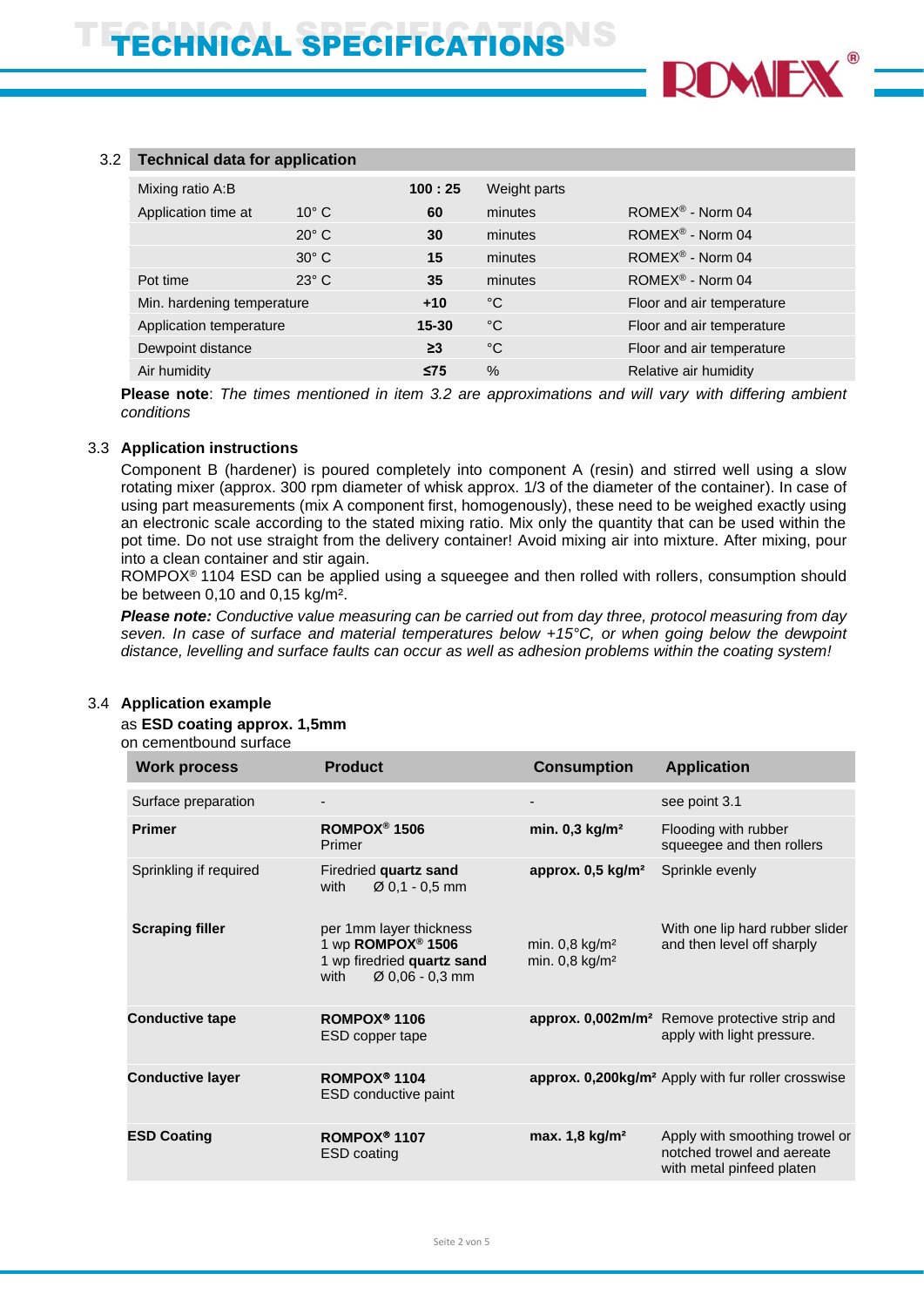

#### 3.5 **Application example**

as **EA coating approx. 1,5mm** on cementbound surface

| <b>Work process</b>               | <b>Product</b>                                 | <b>Consumption</b>         | <b>Application</b>                                                                        |
|-----------------------------------|------------------------------------------------|----------------------------|-------------------------------------------------------------------------------------------|
| Surface preparation               | $\blacksquare$                                 |                            | see point 3.1                                                                             |
| <b>Primer and scraping filler</b> |                                                |                            | see point 3.4                                                                             |
| <b>Conductive tape</b>            | ROMPOX <sup>®</sup> 1106<br>ESD copper tape    |                            | approx. 0,002m/m <sup>2</sup> Remove protective strip and<br>apply with light pressure.   |
| <b>Conductive layer</b>           | ROMPOX <sup>®</sup> 1104<br>Conductive paint   |                            | approx. 0,200kg/m <sup>2</sup> Apply with fur roller crosswise                            |
| <b>ESD Coating</b>                | ROMPOX <sup>®</sup> 1107<br><b>ESD</b> coating | max. 1,8 kg/m <sup>2</sup> | Apply with smoothing trowel or<br>notched trowel and aereate<br>with metal pinfeed platen |

**\* Note**: *If no scraping filler was applied to the primer, then sprinkling must be left out. After application of the primer, the surface must be smooth and even. If, after surface preparation, there are any larger areas of surface roughness, then these need to be evened out using additional scraping filler made of ROMPOX<sup>®</sup> 1506 and quartz sand.* 

*In case of surface and material temperatures below +15°C, or when going below the dew/melting point distance, levelling and surface faults can occur!*

#### 3.7 **Cleaning**

Each time work is interrupted, clean all tools and equipment with a general solvent (i.e. ethanol, white spirits.

#### **4.0 Technical data of hardened product**

#### 4.1 **Technical data of hardened product**

| Re-application at         | 23 °C | 12-48 | min. / max. hrs. | ROMEX <sup>®</sup> - NORM 07 |
|---------------------------|-------|-------|------------------|------------------------------|
| Can be walked on at 23 °C |       | 24    | hrs.             | ROMEX <sup>®</sup> - NORM 07 |
| Fully hardened at 23 °C   |       |       | davs             | ROMEX <sup>®</sup> - NORM 07 |

#### 4.2 **Properties of coating**

- electrically volume conductive

|                                                      | <b>ESD-Norms</b><br>DIN EN 61340 part 4-1, 4-5<br>DIN EN 61340 part 5-1, 5-2 | <b>Tested values</b><br><b>ROMPOX 1107</b><br><b>ESD coating system</b>  |
|------------------------------------------------------|------------------------------------------------------------------------------|--------------------------------------------------------------------------|
| <b>Measuring of resistance</b><br>to earth:          | $<$ 1 x 10 <sup>9</sup> $\Omega$<br>(corresponds to 1000 Mega $\Omega$ )     | DIN EN 61340 part 4-1<br>$-$ fulfilled $-$                               |
| <b>System test</b><br>"Human-Shoe-Floor":            | $<$ 3,5 x 10 <sup>7</sup> $\Omega$<br>(corresponds to 35 Mega $\Omega$ )     | DIN EN 61340 part 5-1, 5-2<br>- fulfilled -                              |
| <b>Measuring static decay</b><br>of 1.000 V to 50 V: | $<$ 2,0 secs.                                                                | DIN EN 61340 Teil 5-1, 5-2<br>- fulfilled -                              |
| (Walking Test),<br>Measuring body tension/voltage:   | $<$ 100 V                                                                    | DIN EN 61340 part 4-5<br>DIN EN 61340 part 5-1, 5-2<br>$-$ fulfilled $-$ |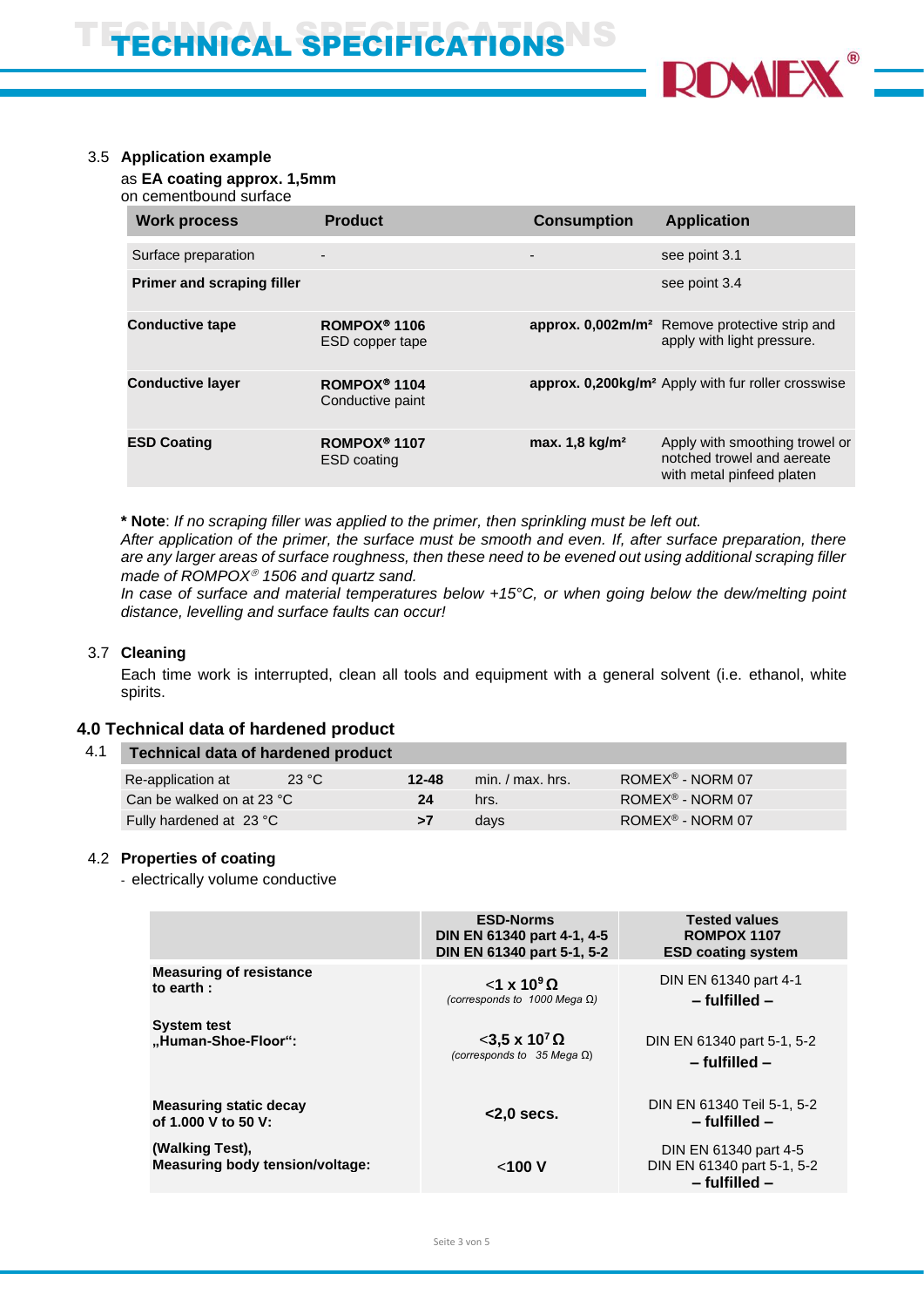*Note: If possible, always use material from the same production batch, especially on visible surfaces, as material from different production batches, may have slightly differing colour nuances. Hardened, liquid plastics are subjected to environmental factors i.e. UV rays and can thus change visually after hardening (i.e. yellowing, loss of gloss, white discolouration). The functioning of the industrial floor is not affected by this and does not constitute a fault. The colours of the products depend on raw materials and production methods and may have slight deviations compared to the RAL colours. It cannot be guaranteed that there will be exact matching of RAL colours.*

#### **5.0 Safety instructions**

The products contain reactive materials and are partly hazardous to health in a non-hardened state. The hardener components can cause burns due to high alkali content. It can also cause irritation or skin sensitization. Avoid skin contact. If the product does get onto the skin, wash well with soap and water. If the product gets into the eyes, rinse well with water (keep an eye wash bottle on site) and seek medical treatment immediately. The guidelines in the regulations of handling hazardous materials apply as well as information sheets provided by the professional association of the chemical industry (i.e. BG-Bau, BGR 227 "Handling of epoxy resins"). Exact details on the handling of this product can be found in the safety data sheet for ROMPOX® 1104 ESD, comp. A and B.

#### **6.0 Important instructions: CE identification**

DIN EN 13 813 "Screed mortars, screed mass and screeds – properties and requirements" (Jan. 2003) sets out requirements for screed mortars that are used for floor construction in interior rooms. Synthetic resin coatings and sealants are also included in this norm. Products that are in accord with the aforementioned norm are to be given the CE identification mark.

| r e                                                                                                                 |                      |  |  |
|---------------------------------------------------------------------------------------------------------------------|----------------------|--|--|
| ROMEX <sup>®</sup> GmbH • Mühlgrabenstr. 21 • D - 53340 Meckenheim                                                  |                      |  |  |
| $14^{1}$                                                                                                            |                      |  |  |
| EN 13813 SR-B1,5-AR1-IR 4                                                                                           |                      |  |  |
| Synthetic resin screed/coating for interior use in buildings<br>(application according to technical specifications) |                      |  |  |
| Effects when burned:                                                                                                | Efl <sup>2</sup>     |  |  |
| Release of corrosive substances (Synthetic Resin Screed):                                                           | SR.                  |  |  |
| Water permeability:                                                                                                 | NPD <sup>3</sup>     |  |  |
| Abrasion Resistance:                                                                                                | AR 0,5 <sup>4)</sup> |  |  |
| Adhesion strength (Bond):                                                                                           | B 1,5                |  |  |
| Impact Resistance:                                                                                                  | IR <sub>4</sub>      |  |  |
| Impact noise insulation:                                                                                            | NPD <sup>3</sup>     |  |  |
| Noise absorption:                                                                                                   | NPD <sup>3</sup>     |  |  |
| Thermal insulation:                                                                                                 | NPD <sup>3</sup>     |  |  |
| Chemical resistance:                                                                                                | NPD <sup>3</sup>     |  |  |

The aforementioned information and instructions for application are based on our expereince. Due to the numerous types of surface, application methods and physical conditions when using our materials, the information contained in these technical specifications cannot be used to make any legal claims with regard to the guarantee for the results when working with this product. The user himself is solely responsible for the results and must test the suitability of the materials. We reserve the right to make changes to the technical specifications. Only the newest version of the technical specifications is valid and this can be downloaded at [www.romex-ag.de](http://www.romex-ag.de/) or requested from us in writing.

#### **Legend**

- 1) *the last two numbers of the year in which the CE identification was attached*
- 2) *in Germany DIN 4102 is still valid; fire class B2 is fulfilled*
- 3) *NPD = No Performance Determined*
- 4) *applies to the smooth, non sprinkled coating*